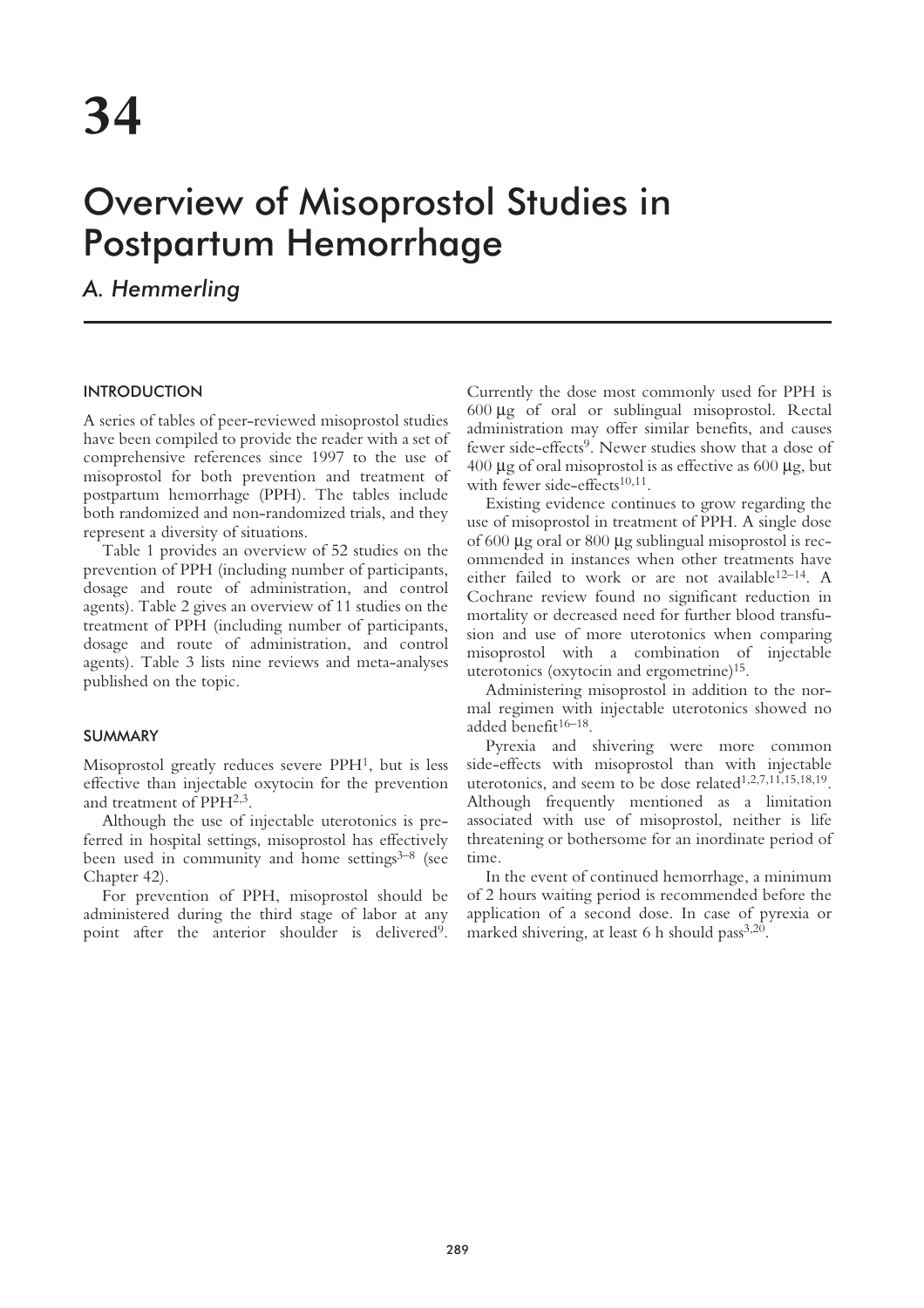| Author                | Site(s)                             | Study title                                                                                                                                                                                                  | Journal                                           | number of<br>participants<br>Total | Participants in<br>misoprostol<br>group(s) | Dosage of misoprostol<br>(ug)                                                                      | administration<br>Route of | Participants<br>in control<br>$group(s)$ | Control agent(s)                                                                                                    |
|-----------------------|-------------------------------------|--------------------------------------------------------------------------------------------------------------------------------------------------------------------------------------------------------------|---------------------------------------------------|------------------------------------|--------------------------------------------|----------------------------------------------------------------------------------------------------|----------------------------|------------------------------------------|---------------------------------------------------------------------------------------------------------------------|
| Hashima-E-<br>Nasreen | Bangladesh                          | Oral misoprostol for preventing postpartum haemorrhage<br>in home births in rural Bangladesh: how effective is it?                                                                                           | Glob Health Action 2011;<br>Epub 2011 Aug 10      | 2017                               | 1009                                       | $400\,\mu\text{g}$                                                                                 | Oral                       | 1008                                     | Placebo                                                                                                             |
| Mobeen<br>et al.      | Pakistan                            | birth attendants to prevent postpartum haemorrhage<br>Administration of misoprostol by trained traditional<br>in homebirths in Pakistan: a randomised<br>placebo-controlled trial.                           | BJOG 2011;118:353-61                              | 1119                               | 534                                        | 600 µg                                                                                             | Oral                       | 585                                      | Placebo                                                                                                             |
| Hofneyr<br>et al.     | South Africa,<br>Nigeria,<br>Uganda | routine active management of the third stage of labor<br>Administration of 400 µg of misoprostol to augment                                                                                                  | Int J Gynaecol Obstet<br>2011;112:98-102          | 1103                               | 547                                        | $0.2 - 0.5$ mg ergometrine<br>I.M. as routine AMTSL<br>$400 \mu g$ [plus 10 IU<br>oxytocin I.M. or | Subligual                  | 556                                      | $0.2 - 0.5$ mg ergometrine I.M. as<br>Placebo. All participants received<br>10 IU oxytocin I.M. or<br>routine AMTSL |
| Fawole et al.         | Nigeria                             | misoprostol and routine uterotonics for the prevention<br>A double-blind, randomized, placebo-controlled trial of<br>of postpartum hemorrhage                                                                | Int J Gynaecol Obstet<br>2011;112:107-11          | 1345                               | 672                                        | $0.2 - 0.5$ mg ergometrine<br>I.M. as routine AMTSL]<br>400 µg [plus 10 IU<br>oxytocin I.M. or     | Subligual                  | 673                                      | $0.2 - 0.5$ mg ergometrine I.M. as<br>Placebo. All participants received<br>10 IU oxytocin I.M. or<br>routine AMTSL |
| Mansouri<br>et al.    | Saudi Arabia                        | Rectal versus oral misoprostol for active management of<br>third stage of labor: a randomized controlled trial                                                                                               | Arch Gynecol Obstet<br>2011;283;935-9             | 658                                | [2] 327<br>[1] 331                         | 600                                                                                                | [2] Rectal<br>$[1]$ Oral   |                                          |                                                                                                                     |
| Sanghvi et al.        | Afghanistan                         | Prevention of postpartum hemorrhage at home birth in<br>Afghanistan                                                                                                                                          | Int J Gynaecol Obstet<br>2010;108:276-81          | 3187                               | 1421                                       | 600                                                                                                | Oral                       | 1148                                     | Placebo                                                                                                             |
| Afolabi et al.        | Nigeria                             | Oral misoprostol versus intramuscular oxytocin in the<br>active management of the third stage of labour                                                                                                      | Singapore Med J 2010;<br>51:207                   | 200                                | $100\,$                                    | $400$                                                                                              | $_{\rm Ord}$               | 100                                      | 10 IU oxytocin I.M.                                                                                                 |
| Singh et al.          | India                               | oxytocin, and intravenous methylergometrine in active<br>Comparison of sublingual misoprostol, intravenous<br>management of the third stage of labour                                                        | Int J Gynaeol Obstet<br>2009;107:130-4            | 300                                | $[1] 75$<br>75<br>$\overline{2}$           | [2] 600<br>$[1]$ 400                                                                               | Sublingual                 | [3] 75<br>[4] 75                         | [4] $0.2$ mg methylergometrine I.V.<br>[3] 5 IU oxytocin I.V.                                                       |
| Vaid et al.           | India                               | A randomized controlled trial of prophylactic sublingual<br>misoprostol versus intramuscular methyl-ergometrine<br>versus intramuscular 15-methyl PGF2-Alpha in active<br>management of third stage of labor | 2009;280:893-987<br>Arch Gynecol Obstet           | 200                                | $66$                                       | 400                                                                                                | Sublingual                 | $[1]$ 67<br>$[2]$ 67                     | [1] 0.2 mg methylergometrine I.M.<br>[2] 125 µg 15-methyl PGF2-Alpha<br>LM.                                         |
| Nasr et al.           | Egypt                               | Rectal misoprostol versus intravenous oxytocin for<br>prevention of postpartum hemorrhage                                                                                                                    | Int J Gynaecol Obstet<br>2009;105:244-7           | 514                                | 257                                        | 800                                                                                                | Rectal                     | 257                                      | 5 IU oxytocin I.V.                                                                                                  |
| Harriott<br>et al.    | Jamaica                             | syntometrine on blood loss in the third stage of labour<br>A randomized comparison of rectal misoprostol with                                                                                                | West Indian Med J<br>$2009;58:201-6$              | 140                                |                                            | 400                                                                                                | Rectal                     |                                          | syntocinone and 0.5 mg<br>Syntometrine I.M. (10 IU<br>ergometrine)                                                  |
| Haque et al.          | Bangladesh                          | intramuscular oxytocin in post partum hemorrhage<br>misoprostol as a prophylaxis versus conventional<br>Comparative study between rectally administered                                                      | 2009;18(1 Suppl):<br>Mymensigh Med J<br>$S40 - 4$ | 200                                | 100                                        | 600                                                                                                | Rectal                     | 100                                      | 10 IU oxytocin I.M.                                                                                                 |

**Table 1** Misoprostol for prevention of postpartum hemorrhage (PPH)

Table 1 Misoprostol for prevention of postpartum hemorrhage (PPH)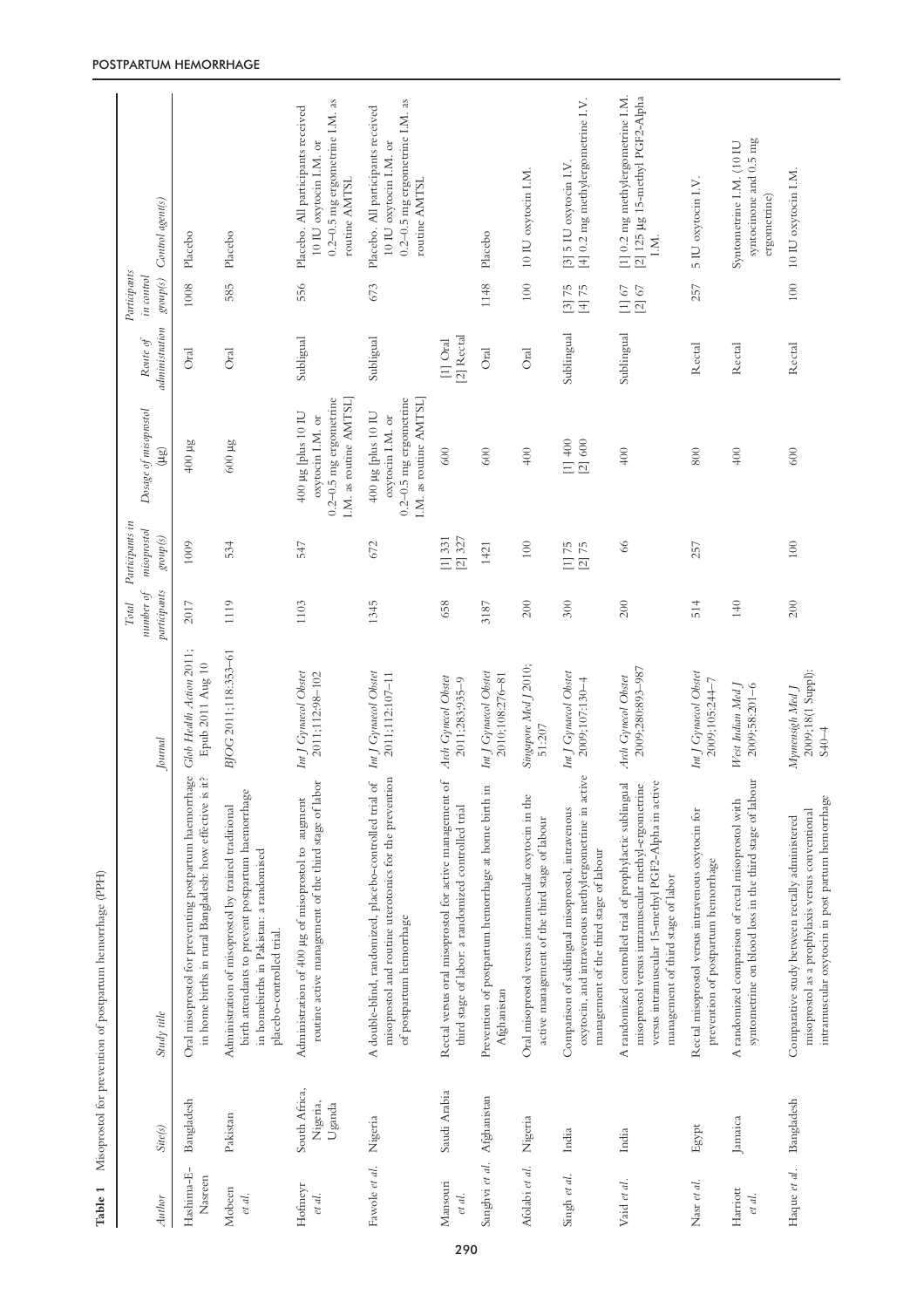| Al-Harazi<br>et al. | Yemen         | Sublingual misoprostol for the prevention of postpartum<br>hemorrhage                                                                                       | Saudi Med J 2009;30:<br>$912 - 6$               | 215  | $\left[1\right]$ 118<br>$[2]$ 97 | 600      | [1] Sublingual<br>[2] Rectal |                    |                                                                        |
|---------------------|---------------|-------------------------------------------------------------------------------------------------------------------------------------------------------------|-------------------------------------------------|------|----------------------------------|----------|------------------------------|--------------------|------------------------------------------------------------------------|
| Prata et al.        | Ethiopia      | Prevention of postpartum hemorrhage: options for<br>homebirths in rural Ethiopia                                                                            | Afr J Reprod Health<br>2009;13:87-95            | 966  | 485                              | 600      | Oral                         | 481                | Current AMTSL practices                                                |
| Enakpene<br>et al.  | Nigeria       | post-partum hemorrhage during third stage of labor<br>Oral misoprostol for the prevention of primary                                                        | J Obstet Gynaecol Res<br>2007;33:810-7          | 864  | 432                              | 400      | <b>Oral</b>                  | 432                | 0.5 mg methylergometrine I.M.                                          |
| Ng et al.           | China         | misoprostol and intramuscular syntometrine in the<br>A double-blind randomized controlled trial of oral<br>management of the third stage of labor           | <b>Gynecol</b> Obstet Invest<br>$2007;63:55-60$ | 355  | 178                              | 400      | Oral                         | 177                | 1 ml syntometrine I.M. (5 IU<br>syntocinone and 0.5 mg<br>ergometrine) |
| Baskett et al.      | Canada        | Misoprostol versus oxytocin for the reduction of<br>postpartum blood loss                                                                                   | Int J Gynaecol Obstet<br>2007;97:2-5            | 622  | 311                              | 400      | Oral                         | 311                | 5 IU oxytocin I.V.                                                     |
| Parsons et al.      | Ghana         | Rectal misoprostol versus oxytocin in the management<br>of the third stage of labour                                                                        | J Obstet Gynaecol Can<br>2007;29):711-8         | 450  |                                  | 800      | Rectal                       |                    | 10 IU oxytocin I.M.                                                    |
| Parsons et al.      | Ghana         | Oral misoprostol versus oxytocin in the management<br>of the third stage of labour                                                                          | J Obstet Gynaecol Can<br>2006;28:20-6           | 450  |                                  | 800      | Oral                         |                    | 10 IU oxytocin I.M.                                                    |
| Derman et al.       | India         | Use of oral misoprostol in the prevention of PPH                                                                                                            | Lancet 2006;368:1248-53                         | 1620 | 812                              | 600      | Oral                         | 808                | Placebo                                                                |
| Prata et al.        | Egypt         | Misoprostol and active management of the third stage<br>of labor                                                                                            | Int J Gynaecol Obstet<br>2006;94:149--55        | 2532 | 1189                             | 600      | Oral                         | 1343               | Current AMTSL practices                                                |
| Nellore et al.      | India         | F2(alpha) for the prevention of postpartum hemorrhage<br>Rectal misoprostol vs. 15-methyl prostaglandin                                                     | Int J Gynaecol Obstet<br>$2006;94:45-6$         | 120  | $\ensuremath{\mathbb{S}}\xspace$ | 400      | Rectal                       | 60                 | 125 µg 15-methyl prostaglandin<br>$F2\alpha$ I.M                       |
| Chandhiok<br>et al. | India         | hemorrhage by paramedical workers in India<br>Oral misoprostol for prevention of postpartum                                                                 | Int J Gynaecol Obstet<br>2006;92:170-5          | 1200 | 600                              | 600      | <b>Oral</b>                  | 600                | Current government guidelines for<br>PPH prevention                    |
| Zachariah<br>et al. | India         | Oral misoprostol in the third stage of labor                                                                                                                | Int J Gynaecol Obstet<br>$2006;92:23-6$         | 2023 | 730                              | 400      | Oral                         | [2] 676<br>[1] 617 | [2] $2$ mg ergometrine I.V.<br>[1] 10 IU oxytocin I.M.                 |
| Garg et al.         | India         | Oral misoprostol versus injectable methylergometrine<br>in management of the third stage of labor                                                           | Int J Gynaecol Obstet<br>2005;91:160-1          | 200  | $100\,$                          | 600      | Oral                         | 100                | 0.2 mg methylergometrine I.V.                                          |
| Ozkaya et al.       | Turkey        | Placebo-controlled randomized comparison of vaginal<br>with rectal misoprostol in the prevention of<br>postpartum hemorrhage                                | J Obstet Gynaecol Res<br>2005;31:389-93         | 150  | $[1]$ 50<br>$\left[2\right]$ 50  | $^{400}$ | [1] Rectal<br>$[2]$ Oral     | $50\,$             | Placebo                                                                |
| Hoj et al.          | Guinea-Bissau | Guinea-Bissau: randomised double blind clinical trial<br>Effect of sublingual misoprostol on severe postpartum<br>haemorrhage in a primary health centre in | BMJ 2005;331:723                                | 661  | 330                              | 600      | Sublingual                   | 331                | Placebo                                                                |
| Walraven<br>et al.  | The Gambia    | labour in the home delivery setting in rural Gambia:<br>Misoprostol in the management of the third stage of<br>a randomised controlled trial                | BJOG 2005;112:<br>1277-83                       | 1229 | 630                              | 600      | Oral                         | 599                | 2 mg ergometrine oral                                                  |

 $Continued$ *Continued*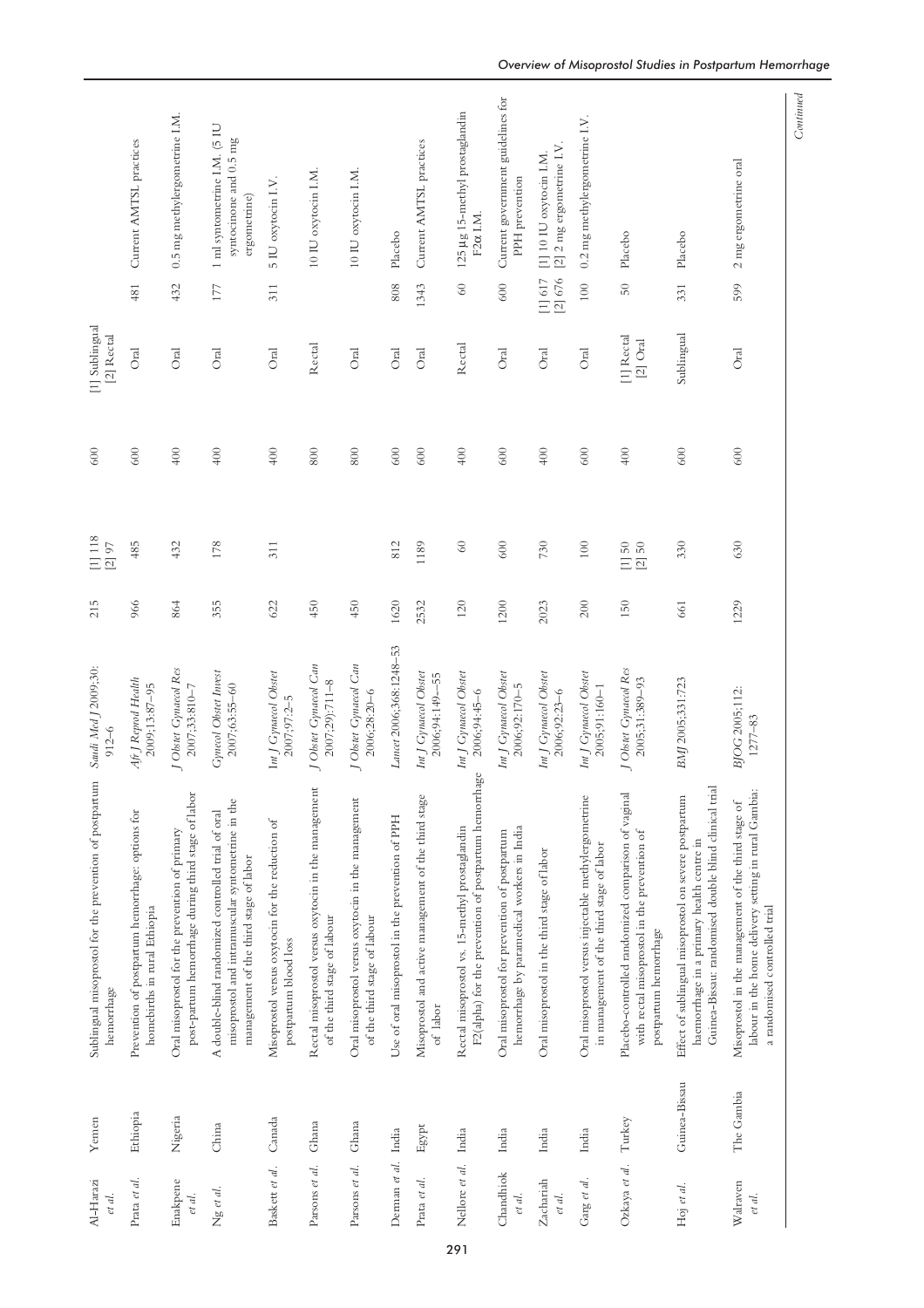| Table 1                | Continued  |                                                                                                                          |                                                   |                    |                                |                       |                |                              |                                                                                                                                                     |
|------------------------|------------|--------------------------------------------------------------------------------------------------------------------------|---------------------------------------------------|--------------------|--------------------------------|-----------------------|----------------|------------------------------|-----------------------------------------------------------------------------------------------------------------------------------------------------|
|                        |            |                                                                                                                          |                                                   | number of<br>Total | Participants in<br>misoprostol | Dosage of misoprostol | Route of       | Participants<br>in control   |                                                                                                                                                     |
| Author                 | Site(s)    | Study title                                                                                                              | Journal                                           | participants       | $\mathit{group}(s)$            | (ug)                  | administration | $group(s)$                   | Control agent(s)                                                                                                                                    |
| Vimala et al.          | India      | Sublingual misoprostol versus methylergometrine for<br>active management of the third stage of labor                     | Int J Gynaecol Obstet<br>$2004;87:1 - 5$          | 120                | $\odot$                        | 400                   | Sublingual     | 60                           | 0.2 mg methylergometrine I.V.                                                                                                                       |
| Lam et al.             | China      | misoprostol with syntometrine on the blood loss in<br>A pilot-randomized comparison of sublingual<br>3rd stage of labor  | Acta Obstet Gynecol Scand<br>2004;83:647-50       | $\mathcal{O}$      | $30\,$                         | 600                   | Sublingual     | $30\,$                       | 1 ml syntometrine I.V. (5 IU<br>syntocinone and 0.5 mg<br>ergometrine)                                                                              |
| Caliskan<br>et al.     | Turkey     | Oral misoprostol for the 3rd stage of labor: a<br>randomized controlled trial                                            | Obstet Gynecol 2003;<br>$101:921 - 8$             | 1574               | 388                            | 600                   | Oral           | [1]404<br>[3] 398<br>[2] 384 | [1] 600 µg misoprostol plus 10 IU<br>[2] 10 IU oxytocin I.V.[3] 10 IU<br>oxytocin I.V. plus 0.2 mg<br>methylergonovine<br>oxytocin I.V.             |
| Oboro et al.           | Nigeria    | oxytocin in the active management of the third stage<br>A randomised controlled trial of misoprostol versus<br>of labour | Obstet Gynaecol 2003;<br>$23:13-6$                | 496                | 247                            | 600                   | Oral           | 249                          | 10 IU oxytocin I.M.                                                                                                                                 |
| Lumbiganon<br>et al.   | Thailand   | Side effects of oral misoprostol during the first 24 hours<br>after administration in the third stage of labour          | BJOG 2002;109:<br>$1222 - 6$                      | 1686               | 843                            | 600                   | <b>Oral</b>    | 843                          | 10 IU oxytocin I.M. or I.V.                                                                                                                         |
| Diaz et al.<br>Quiroga | Mexico     | Vaginal misoprostol in the prevention of PPH                                                                             | <b>Ginecol</b> Obstet Mex<br>2002;70:572-5        | 400                | 208                            | 800                   | Vaginal        | 192                          | Current AMTSL practices                                                                                                                             |
| Caliskan<br>et al.     | Turkey     | Is rectal misoprostol really effective in the treatment of<br>third stage of labor? A randomized controlled trial        | 2002;187:1038-45<br>Am J Obstet Gynecol           | 1606               | 396                            | 600                   | Rectal         | [3] 402<br>[1]401<br>[2] 407 | [3] 10 IU oxytocin I.V. plus 1 ml<br>[1] 10 IU oxytocin I.V. plus<br>600 µg misoprostol rectal<br>methylergometrine I.M.<br>[2] 10 IU oxytocin I.V. |
| Karkanis<br>et al.     | Canada     | Randomized controlled trial of rectal misoprostol<br>versus oxytocin in third stage management                           | J Obstet Gynaecol Can<br>2002;24:149-54           | 214                | 110                            | 400                   | Rectal         | 113                          | 5 IU oxytocin I.V. or 10 IU<br>oxytocin I.M.                                                                                                        |
| Kundodyiwa<br>et al.   | Zimbabwe   | Misoprostol versus oxytocin in the third stage of labor                                                                  | Int J Gynaecol Obstet<br>$2001;75:235-41$         | 499                | 243                            | 400                   | Oral           | 256                          | 10 IU oxytocin I.M.                                                                                                                                 |
| Benchimol<br>et al.    | France     | Role of misoprostol in the delivery outcome                                                                              | J Gynecol Obstet Biol<br>2001;30:576-83<br>Reprod | 600                | 200                            | 600                   | Oral           | $[1] 200$<br>[2] 200         | [1] $2.5$ IU oxytocin I.V.<br>[2] placebo                                                                                                           |
| Gerstenfeld<br>et al.  | <b>USA</b> | Rectal misoprostol versus intravenous oxytocin for the<br>prevention of PPH after vaginal delivery                       | Am J Obstet Gynecol<br>2001;185:878-82            | 325                | 159                            | 400                   | Rectal         | 166                          | 20 IU oxytocin I.V.                                                                                                                                 |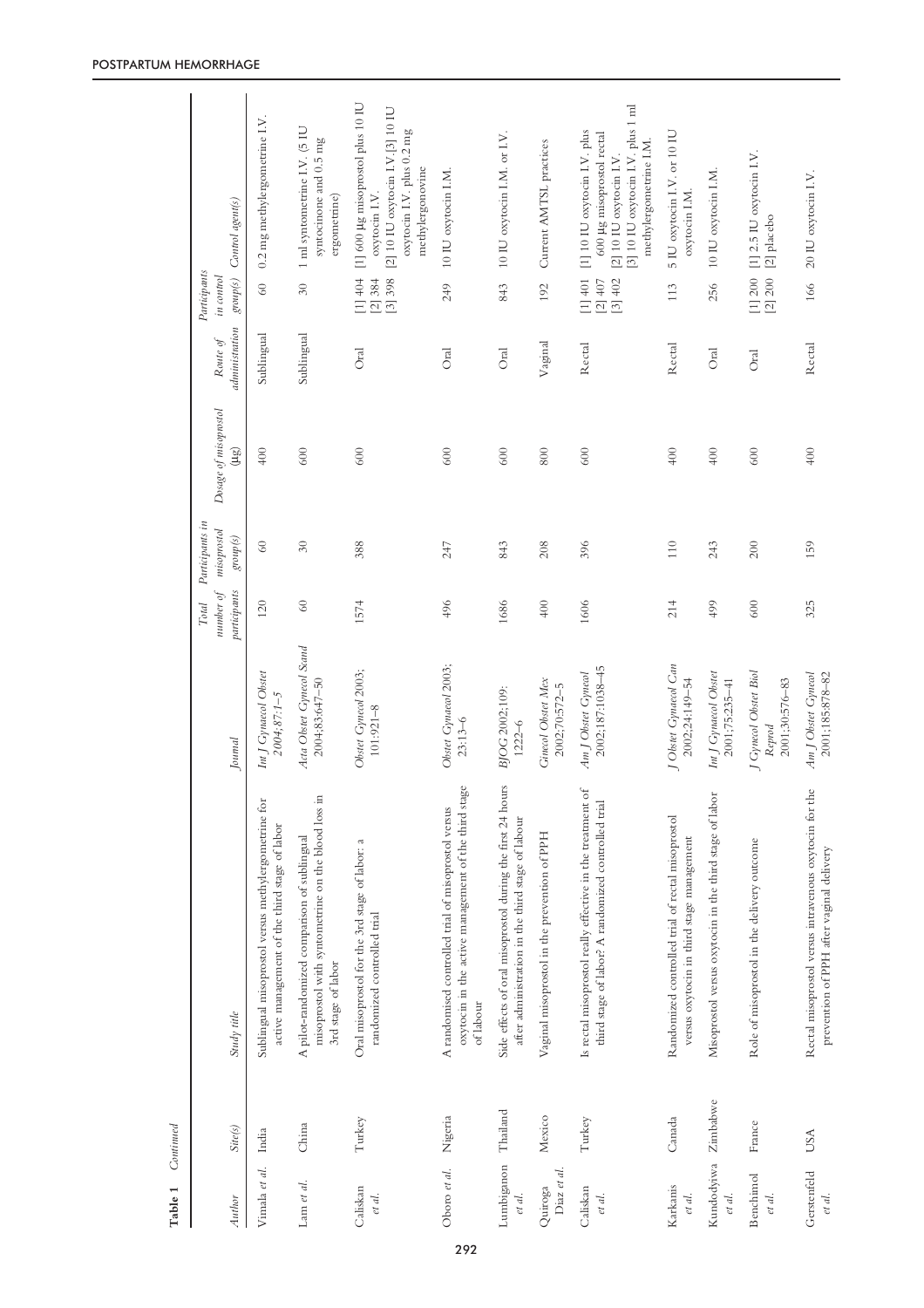| Gulmezoglu<br>et al. | Ireland, Nigeria,<br>China, Egypt,<br>South Africa,<br>Switzerland,<br>Thailand,<br>Vietnam<br>Argentina, | WHO multicentre randomised trial of misoprostol in<br>the management of the third stage of labour                                                     | Lancet 2001;358:<br>689-95                         | 18530 | 9264            | 600 | Oral             | 9266    | 10 IU oxytocin I.M. or I.V.                                                                  |
|----------------------|-----------------------------------------------------------------------------------------------------------|-------------------------------------------------------------------------------------------------------------------------------------------------------|----------------------------------------------------|-------|-----------------|-----|------------------|---------|----------------------------------------------------------------------------------------------|
| Hofineyr<br>et al.   | South Africa                                                                                              | Side-effects of oral misoprostol in the third stage of<br>labour - a randomised placebo-controlled trial                                              | S Afr Med J 2001;91:<br>$432 - 5$                  | 600   | 300             | 600 | <b>Oral</b>      | 300     | placebo                                                                                      |
| Bugalho<br>et al.    | Mozambique                                                                                                | Misoprostol for prevention of PPH                                                                                                                     | Int J Gynaecol Obstet<br>$2001;73:1-6$             | 663   | 324             | 400 | Rectal           | 339     | 10 IU oxytocin I.M.                                                                          |
| Ng et al.            | China                                                                                                     | misoprostol and I.m syntometrine in the management<br>A multicentre randomized controlled trial of oral<br>of the third stage of labour               | $2001;16:31 - 5$<br>Hum Reprod                     | 2058  | 1026            | 600 | Oral             | 1032    | 1 ml syntometrine I.V. (5 IU<br>syntocinone and 0.5 mg<br>ergometrine)                       |
| Walley et al.        | Canada                                                                                                    | A double-blind placebo controlled randomised trial of<br>misoprostol and oxytocin in the management of the<br>third stage of labour                   | BJOG 2000;107:<br>$1111 - 5$                       | 401   | 203             | 400 | Oral             | 198     | 10 IU oxytocin I.M.                                                                          |
| El-Refaey<br>et al.  | UК                                                                                                        | administered misoprostol and standard management<br>randomised controlled comparison between orally<br>The misoprostol third stage of labour study: a | BJOG 2000;107:<br>$1104 - 10$                      | 1000  | 501             | 500 | <b>Oral</b>      | 499     | Standard oxytocic regimens (10 IU<br>oxytocin or 0.5 mg ergometrine<br>or 1 ml syntometrine) |
| Cook et al.          | Australia                                                                                                 | A randomized clinical trial comparing oral misoprostol<br>with synthetic oxytocin or syntometrine in the third<br>stage of labour                     | Gynaecol 1999;39:<br>Aust NZ J Obstet<br>$414 - 9$ | 863   | 424             | 400 | Oral             | 439     | Standard oxytocic regimens (10 IU<br>oxytocin I.M. or 1 ml<br>syntometrine I.M.)             |
| Amant et al.         | Belgium                                                                                                   | prevention of postpartum haemorrhage: a double-blind<br>Misoprostol compared with methylergometrine for the<br>randomised trial                       | 1999;106:1066-70<br>Br J Obstet Gynaecol           | 200   | $100\,$         | 600 | <b>J</b><br>Oral | $100\,$ | 0.2 mg methylergometrine I.V.                                                                |
| Surbek et al.        | Switzerland                                                                                               | $\approx$<br>Oral misoprostol for the 3rd stage of labor:<br>randomized placebo-controlled trial                                                      | 1999;94:255-8<br>Obstet Gynecol                    | 65    | $\overline{31}$ | 600 | Oral             | 34      | Placebo                                                                                      |
| Bamigboye<br>et al.  | South Africa                                                                                              | Rectal misoprostol in the prevention of postpartum<br>hemorrhage: a placebo-controlled trial                                                          | 1998;179:1043-6<br>Am J Obstet Gynecol             | 546   | 271             | 400 | Rectal           | 275     | Placebo                                                                                      |
| Hofineyr<br>et al.   | South Africa                                                                                              | A randomised placebo controlled trial of oral<br>misoprostol in the third stage of labour                                                             | Br J Obstet Gynaecol<br>1998;105:971-5             | 500   | 250             | 400 | Oral             | 250     | Placebo                                                                                      |
| Bamigboye<br>et al.  | South Africa                                                                                              | Syntometrine for management of third stage of labor<br>Randomized comparison of rectal misoprostol with                                               | Acta Obstet Gynecol Scand<br>1998;77:178-81        | 491   | 241             | 400 | Rectal           | 250     | 1 ml syntometrine I.M. (5 IU<br>syntocinone and 0.5 mg<br>ergometrine)                       |
| El-Refaey<br>et al.  | ŬК                                                                                                        | Use of oral misoprostol in the prevention of PPH                                                                                                      | BJOG 1997;104:336-9                                | 237   | 237             | 600 | Oral             | $\circ$ | 1                                                                                            |
|                      |                                                                                                           |                                                                                                                                                       |                                                    |       |                 |     |                  |         |                                                                                              |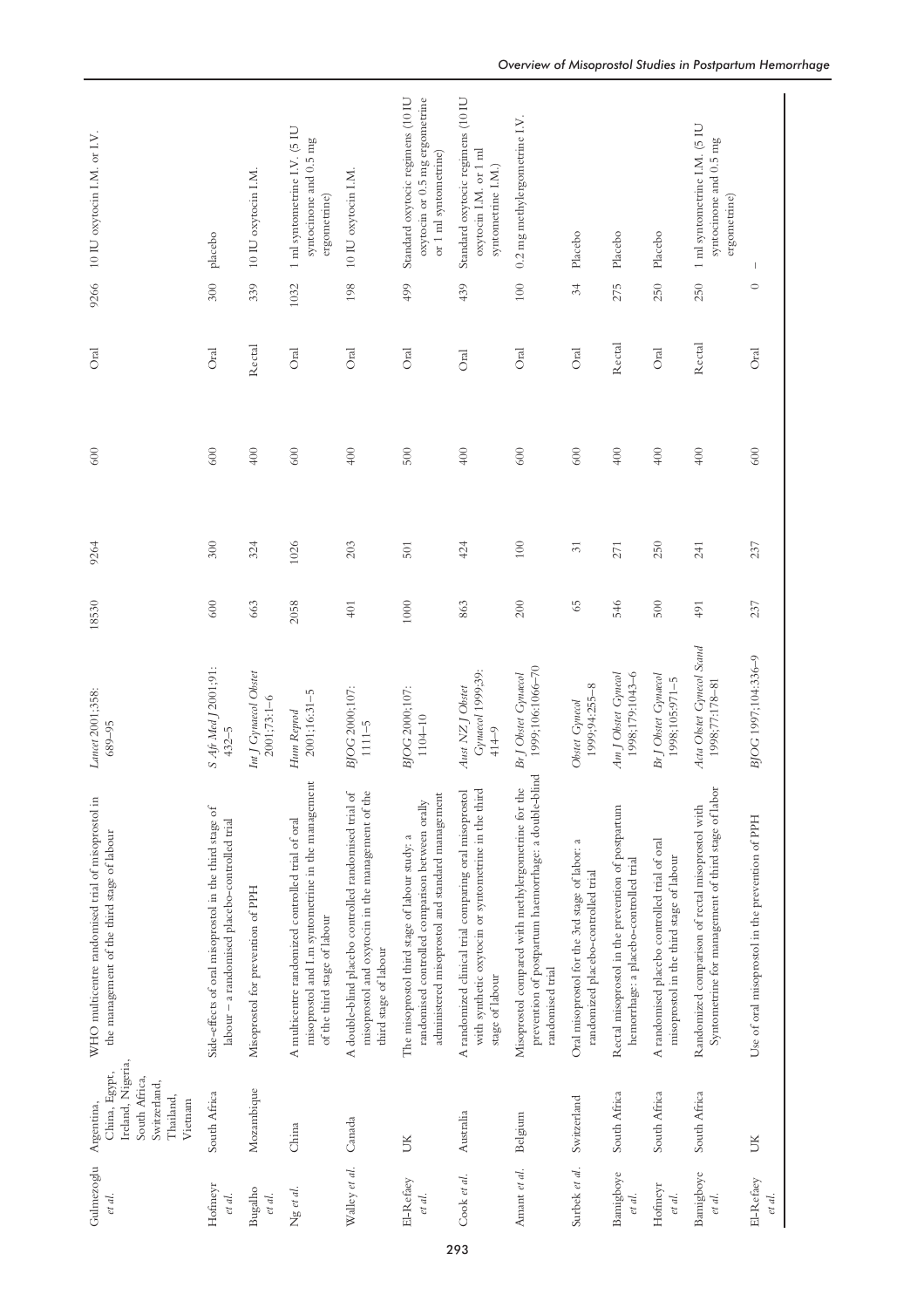| Table 2                       |                                                         | Misoprostol for treatment of postpartum hemorrhage (PPH)                                                                                                                                 |                                                    |                 |                                                                         |                                                                                         |                                                           |                 |                                                                                                                      |
|-------------------------------|---------------------------------------------------------|------------------------------------------------------------------------------------------------------------------------------------------------------------------------------------------|----------------------------------------------------|-----------------|-------------------------------------------------------------------------|-----------------------------------------------------------------------------------------|-----------------------------------------------------------|-----------------|----------------------------------------------------------------------------------------------------------------------|
| Authors                       | Site(s)                                                 | Study title                                                                                                                                                                              | Journal                                            | Total           | participants misoprostol group misoprostol<br>Participants in Dosage of |                                                                                         | administration<br>Route of                                | Participants in | control group Control agent(s)                                                                                       |
| ⋖<br>Widner<br>et al.         | Thailand, Vietnam<br>Argentina, Egypt,<br>South Africa, | Misoprostol as an adjunct to standard uterotonics for treatment<br>of post-partum haemorrhage: a multicentre, double-blind<br>randomised trial                                           | Lancet 2010;375:<br>$1808 - 13$                    | 1422            | 705                                                                     | uterotonic regimen<br>$600 \mu g$ [ + standard<br>of 10 IU oxytocin<br>$I.V.$ or $I.M.$ | Sublingual                                                | 717             | 10 IU oxytocin I.V. or<br>uterotonic regimen of<br>Placebo [+ standard<br>I.M.]                                      |
| Winikoff B<br>et al.          | Ecuador, Egypt,<br>Vietnam                              | misoprostol versus oxytocin in women not exposed to oxytocin<br>during labour: a double-blind, randomised, non-inferiority trial<br>Treatment of post-partum haemorrhage with sublingual | Lancet 2010;375:<br>$210 - 6$                      | 978             | 440                                                                     | $800~\mu\text{g}$                                                                       | Sublingual                                                | 490             | 40 IU oxytocin I.V.                                                                                                  |
| Blum J<br>et al.              | Egypt, Turkey,<br>Burkina Faso,<br>Vietnam              | misoprostol versus oxytocin in women receiving prophylactic<br>oxytocin: a double-blind, randomised, non-inferiority trial<br>Treatment of post-partum haemorrhage with sublingual       | Lancet 2010;375:<br>$217 - 23$                     | 809             | 407                                                                     | $800~\mu\text{g}$                                                                       | Sublingual                                                | 402             | 40 IU oxytocin I.V.                                                                                                  |
| Zuberi <sub>N</sub><br>et al. | Pakistan                                                | hemorrhage: A hospital-based radomized-controlled trial<br>Misoprostol in addition to routine treatment of postpartum<br>in Karachi, Pakistan                                            | <b>BMC</b> Pregnancy<br>2008;8:40<br>Childbirth    | 61              | 29                                                                      | $600 \mu g$ [ + standard<br>uterotonic<br>regimen                                       | Sublingual                                                | 32              | methylergometrine I.V.]<br>uterotonic regimen of<br>15-110 IU oxytocin<br>I.V. and 0.2-0.4 mg<br>Placebo [+ standard |
| Prata N et al.                | Tanzania                                                | Controlling PPH after home births in Tanzania.                                                                                                                                           | Int J Gynaecol Obstet<br>$2005;90:51 - 5$          | 849             | 454                                                                     | $1000 \mu$ g                                                                            | Rectal                                                    | 395             | Current practices                                                                                                    |
| Walraven G<br>et al.          | The Gambia                                              | Misoprostol in the treatment of PPH in addition to routine<br>management: a placebo randomised controlled trial.                                                                         | BJOG 2004;111:<br>$1014 - 7$                       | 160             | 79                                                                      | $600~\mu\text{g}$                                                                       | 400 µg sublingual<br>200 µg oral and                      | 81              | Placebo                                                                                                              |
| Hofineyr GJ<br>et al.         | South Africa                                            | Misoprostol for treating postpartum haemorrhage: a randomized<br>controlled trial                                                                                                        | <b>BMC</b> Pregnancy<br>2004;4:16<br>Childbirth    | 238             | 117                                                                     | 1000 µg                                                                                 | 400 µg sublingual<br>and 400 µg rectal<br>200 µg oral and | 121             | Placebo                                                                                                              |
| Shojai R<br>et al.            | France                                                  | [Rectal misoprostol for postpartum hemorrhage]                                                                                                                                           | Gynecol Obstet Fertil<br>2004;32:703-7             | $\overline{+}$  | $\overline{+}$                                                          | $1000 \mu$ g                                                                            | Rectal                                                    | $\circ$         | $\begin{array}{c} \hline \end{array}$                                                                                |
| Lokugamage<br>AU et al.       | UК                                                      | misoprostol<br>versus Syntometrine combined with an oxytocin infusion for<br>A randomized study comparing rectally administered<br>the cessation of primary post partum hemorrhage       | Acta Obstet Gynecol<br>Scand 2001;80:<br>$835 - 9$ | $64$            | 32                                                                      | $800~\mu\text{g}$                                                                       | Rectal                                                    | 32              | plus 10 IU oxytocin I.V.<br>(5 IU syntocinone and<br>1 ml syntometrine I.M.<br>$0.5$ mg ergometrine)                 |
| Abdel-Aleem Egypt<br>H et al. |                                                         | Management of severe postpartum hemorrhage with misoprostol                                                                                                                              | Int J Gynaecol Obstet<br>$2001;72:75-6$            | $\frac{8}{2}$   | $18$                                                                    | 600 µg or 1000 µg                                                                       | Rectal                                                    | $\circ$         | T                                                                                                                    |
| O'Brien P<br>et al.           | UК                                                      | postpartum hemorrhage unresponsive to oxytocin and<br>Rectally administered misoprostol for the treatment of<br>ergometrine: a descriptive study                                         | 1998;92:212-4<br>Obstet Gynecol                    | $\overline{14}$ | $\overline{14}$                                                         | 1000 µg                                                                                 | Rectal                                                    | $\circ$         | I                                                                                                                    |
|                               |                                                         |                                                                                                                                                                                          |                                                    |                 |                                                                         |                                                                                         |                                                           |                 |                                                                                                                      |

#### POSTPARTUM HEMORRHAGE